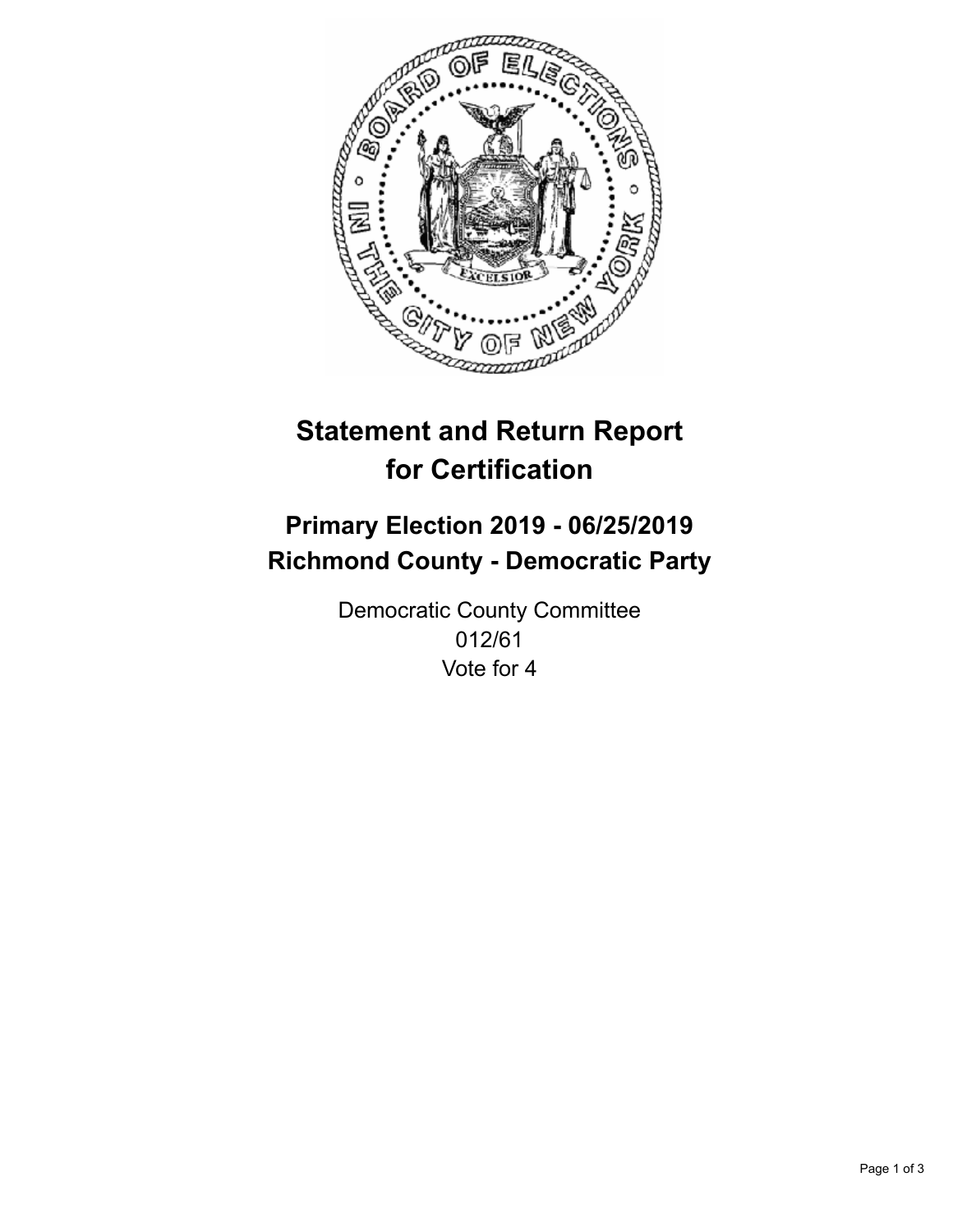

## **Assembly District 61**

| <b>PUBLIC COUNTER</b>                                    | 42             |
|----------------------------------------------------------|----------------|
| <b>MANUALLY COUNTED EMERGENCY</b>                        | 0              |
| ABSENTEE / MILITARY                                      | $\overline{2}$ |
| <b>AFFIDAVIT</b>                                         | 1              |
| <b>Total Ballots</b>                                     | 45             |
| Less - Inapplicable Federal/Special Presidential Ballots | 0              |
| <b>Total Applicable Ballots</b>                          | 45             |
| STEVEN D. CONCORDIA                                      | 26             |
| CATHERINE J. LOBIANCO STRIKA                             | 29             |
| RALPH B. DICKAR                                          | 28             |
| <b>MARY ANN ANDERSON</b>                                 | 34             |
| SHEILA T. MCGINN                                         | 15             |
| JOHN W. VITUCCI                                          | 16             |
| WAYNE A. KALISH                                          | 6              |
| <b>Total Votes</b>                                       | 154            |
| Unrecorded                                               | 26             |